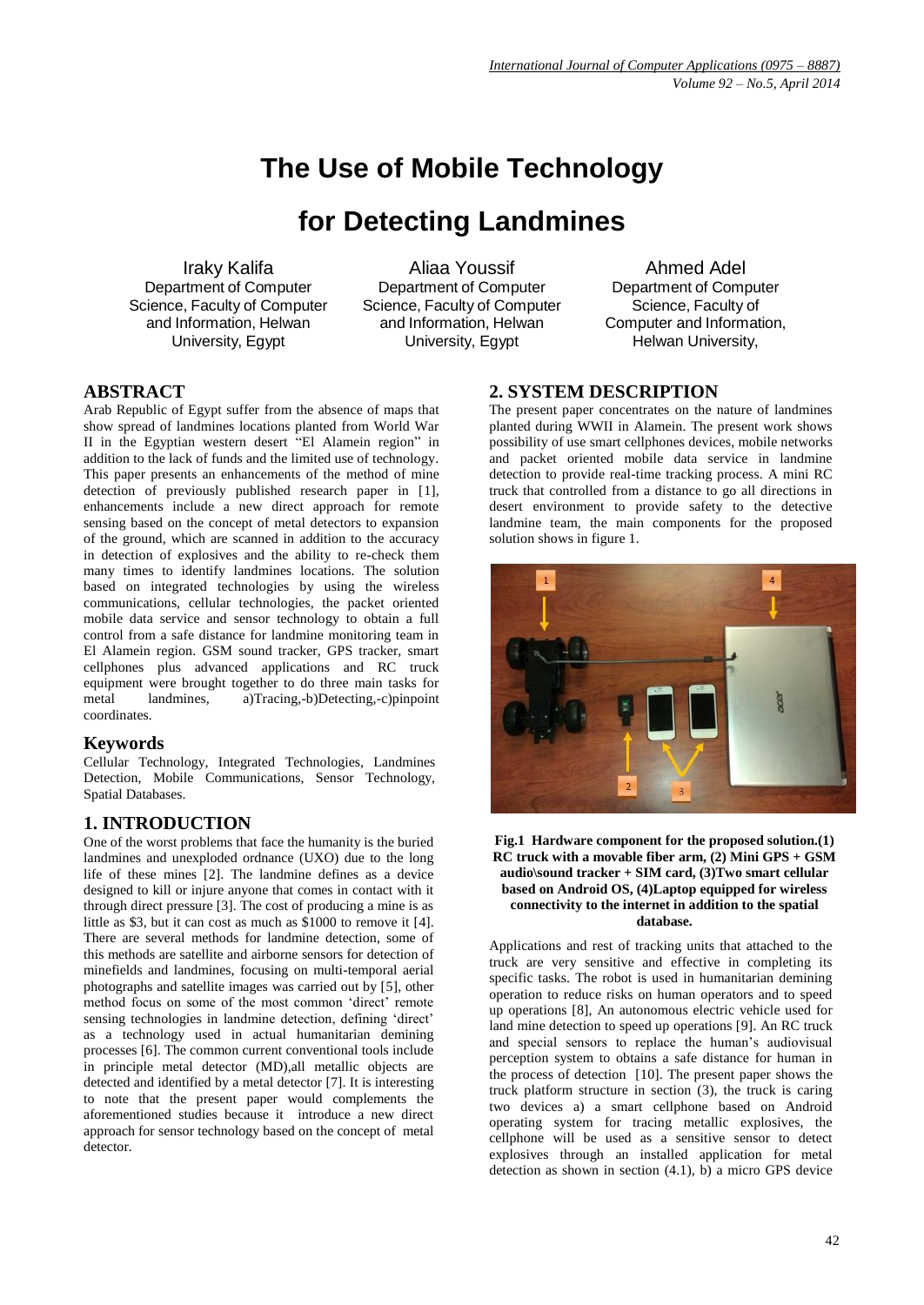to pick up the landmine coordinates, the GPS will be harnessed to perform two deferent major processes, one to monitor the noise caused by the cell phone detector when it

## **3. TRUCK PLATFORM STRUCTURE**

#### **DESIGN**

The truck platform is made of a light plastic and equipped with three DC motors, the first is a stepper motor for steering the front two wheels, the second motor is controlling the truck slow motion by the rear-wheel drive, the last one is the motor which moves in a full circular motion, a fiber arm is fixed and extended from it with 50 cm for radius to carry the metal detector sensor to apply a full circular scanning (angle of 360 degree, radius 50 cm) around the truck to increase the scanned area , and also to carry the GPS tracker device to pinpoint the location coordinates of landmines as shown in figure 2. There are different configuration for the arm which is used for the detections, one arm fixed to the front of the truck used for linear detection [1], a 2 DOF for an arm manipulator with two steeper motors for linear and rotational movement [9], a 3 DOF for full surface contact interfacing [10]. The truck currently gross weight less than one kilo gram distributed on the four wheels, that's make the truck too light to set off mines[1].



**Fig.2 Truck platform structure design. (1) The stepper motor for steering the front two wheels, (2) The back motor to control the back wheels, (3) The third motor to rotate the fiber arm in a circular shape with 50cm radius to increase the scanned area,(4) The fiber arm with 50cm length, (5) The smart cellphone that act as a metal detector sensor, (6)The GSM Audio\Sound tracker and GPS sensors.**

#### **4. SOLVING PROBLEM APPROACH 4.1. Landmine tracing strategy**

All metallic objects are detected and identified by a metal detector [7], a metal detector consists of an oscillator which produces alternating current, when it passes through the transmit coil built-in in the metal detector, a magnetic field is produced around it, when an electrically conductive metallic object comes in contact with the coil, it produces another magnetic field around it, the metal detector contains another coil in its loop called receiver coil, which detects the changes in the magnetic field caused due to presence of the metallic object. As mentioned in section (2) the truck is a RC truck, it passed nearby a mine via a built-in GSM sound tracker, the second to pinpoint the coordinates of those explosives with the GPS tracker devices as will show in section (4.2).

is controlled by landmine monitoring team to go all directions from a safe distance, when directing truck to go away within a fenced minefields or suspicious area, how is the detective landmine team know the existence of a landmine and how to monitor or locate mines?, the present paper has relied on a smart cellphone based on Android OS and the professional metal detector application for smart cellphones, there is no need to insert a SIM card into this cellphone, it attached to the movable fiber arm for a perfect detecting process only as shown in figure 3(a), the metal detector application stimulates the magnetic sensor built-in the smart cellphone that based on Android OS to acts as a specialist scanning tool, the smart cellphone scans the surrounding area, the magnetometer measure the magnetic field, the intensity of the magnetic field in nature is about  $49\mu$ T or  $490$ mG,  $1\mu$ T =  $10$ mG, as shown in figure 3(b).



**Fig.3(a) No landmine is nearby the truck, the metal detector's unite in a normal mode.**



**Fig.3(b) The normal phase for the metal detector.(1) Metal detector app/Androi[d OS,](http://en.wikipedia.org/wiki/Android_(operating_system)) (2) Magnetic field level in nature is about 49μT, (3) The green color reflects the natural state of magnetic field level, (4) The sound alarm**   $sign, (5) 1 \mu T = 10 mG, (6)$  The green color of line chart **means that magnetic field level in natural range [1].**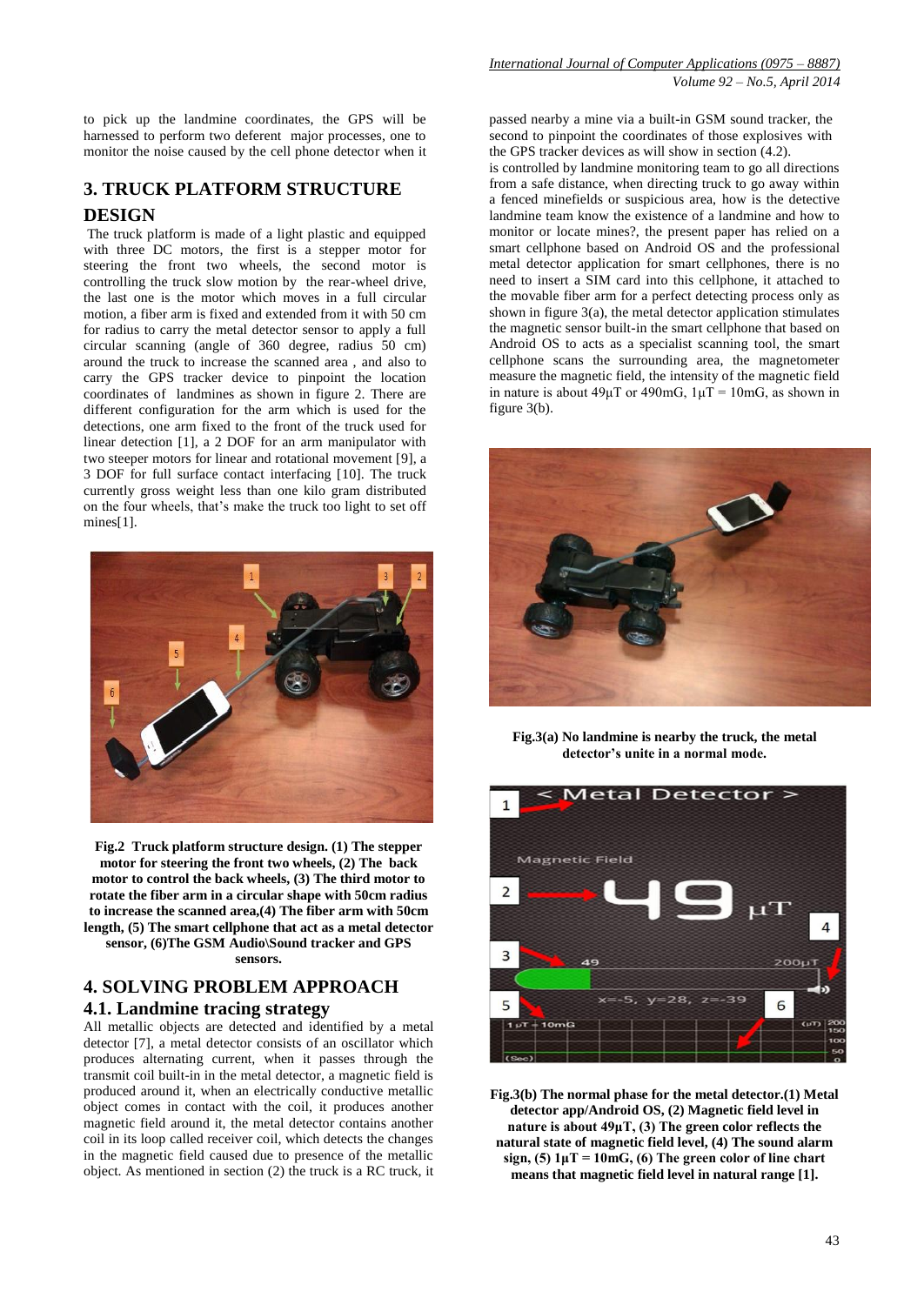If there is a buried metallic mine nearby the truck, immediately happen a high peep by the detector, announcing the presence of a landmine, the strength of magnetic field should increase as shown in figure 4(a) and figure 4(b).



**Fig.4(a) The Truck is near by a landmine prototype, the metal detector detect a tiny metal nearby it.**





Each hotspot "buried metal" be unveiled at least twice to ascertain the existence of landmine as shown in figure 5.





#### **4.2. The explosives detection strategy**

As mentioned before in the present paper the traditional function of the landmine monitoring team is replaced by integrated technologies based on wireless communications and cellular technologies as shown in figure 6.



**Fig.6 (1)The traditional technique of the landmine monitoring team,(2)landmine/Fenced Field or Suspicious area, (3) Safe area, (4) The landmine monitoring team is using a new technique, (5)The RC truck as a carrier for GSM sound tracker, GPS tracker, smart cellphone plus advanced metal detection application .**

After detecting landmine and producing high peep by the metal detector as shown in section (4.1), comes the role of GSM sound tracker, the GSM is a unit built-in the GPS device, when GSM sense of high peep produced by metal detector GSM stimulate the GPS device to do two main functions a)pick-up the landmine coordinates, b)directly contacts the monitoring team with SMS via an inserted prepaid SIM card using the mobile networks, the SMS contains the landmine locations.

### **4.3. The monitoring process and pinpoint the coordinates process strategies**

Monitoring programs is important to provide real time connection between the two smart cellphones to display changes that occur on the cellphone unit that act as mine detector with the other cellphone with the monitoring team, if the shared data shows that magnetic field intensity is more than 49μT or 490mG, the monitoring team have to expect